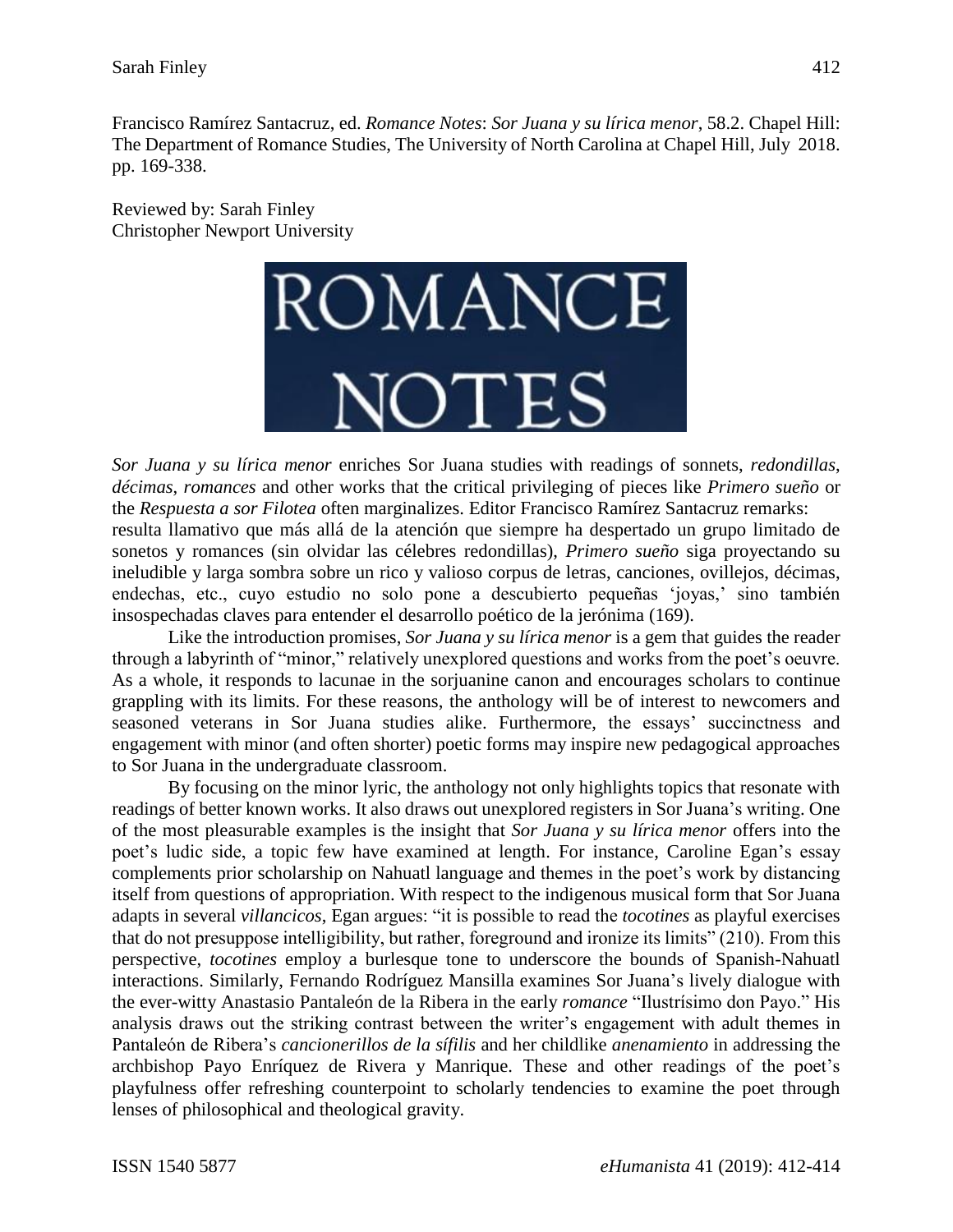Other articles in *Sor Juana y su lírica menor* shed new light on themes that have long been discussed in Sor Juana studies. Among these, links among poetic voice, silence and authority stand out. First, Antonio J. Arraiza Rivera underscores the literal inscription of the poetic voice in the *silva Epinicio al virrey Conde de Galve.* He notes that the persistence of "una voz ronca y débil" throughout the poem manifests the nun's displeasure at being asked to pen the verses and also signifies the lyric narrator's absence via the inaccessible lacuna between sound and writing (173). The reading beckons additional interpretations of voice's sonorous qualities in Sor Juana's oeuvre. Complementary to Arraiza Rivera's auditory interpretation, Grady Wray deftly lends a masculine tone to discussions of female silence in the *Respuesta a sor Filotea* and other sorjuanine works by drawing out San José's silence as exemplary in a set of *villancicos* dedicated to the saint. In a different vein, Marie-Cécile Bénassy-Berling's reading of "Hete yo, divina Lysi …" situates the poem in its sociohistorical and autobiographical context in order to draw out political connotations. This *romance*, directed to the Countess of Paredes, appears to rebuke the vicereine for expecting the nun's correspondence during Lent. Nonetheless, Bénassy-Berling argues that the admonishment actually addresses the abbess, for her refusal to accommodate a powerful figure like the Countess of Paredes could negatively impact the convent's political and financial situation. Arraiza Rivera and Bénassy-Berling's essays are particularly striking, for they leave the reader wondering what other political maneuvers Sor Juana's poetry encodes. Elsewhere in the anthology, others respond. Notably, Stephanie Kirk draws out feminine, poetic authority in a sorjuanine sonnet that responds to Carlos de Sigüenza y Góngora's criticism of *Neptuno alegórico* in "Preludio III." She maintains that the poet's audacity in displaying her literary prowess—far superior to that of the Jesuit—may explain why Sigüenza omitted the nun's text in his *Teatro de virtudes*.

Finally, the collection contributes to what Barbara Ventarola calls the "re-canonization" of the poet by reexamining the structures that guide current approaches to her works (311). Pieces like Sarah Poot Herrera's essay on the poet's sonnets invite scholars to revisit the sorjuanine canon with renewed consciousness of how the *Obras completas de sor Juana Inés de la Cruz* (Alfonso Méndez Plancarte I, II and III; Alberto G. Salceda IV) condition reception. Poot Herrera reviews the publication circumstances for many of the 66 sonnets from Sor Juana's four volumes as well as her six *extra opera omnia*. There is little doubt that the essay will become indispensable for scholars interested in the genre. Complimentarily, Ventarola also offers a refreshing perspective on Sor Juana's sonnets. She identifies the 22-piece *De amor y discreción* as a sonnet cycle and illustrates how Sor Juana transforms Petrarchan conventions with stage-like dialogue that affords greater flexibility to the poetic voice. Ventarola is the first scholar to examine these works as a Petrarchan cycle. Her conclusions advance Sor Juana studies and also beckon a reconsideration of the development of verse in general. As Ventarola notes: "We have to change our view on the history of lyric poetry once again" (312). Finally, like Poot Herrera, Felipe Valencia probes the construction of Sor Juana's canon itself. His contribution to the volume delves into the concept of "loving violence" and illustrates its importance as a theme in the nun's poetry as well as for understanding the anthologization of her works. He remarks: "Sor Juana's lyric, in other words, comes down to us subjected to a certain kind of violence – a loving violence, for it was perpetrated by admiring readers who wished to give it the readership and notoriety that only print can afford" (301). To this end, Valencia echoes an astute and recurring theme in *Sor Juana y su lírica menor*: revisiting the limits of the sorjuanine canon with a critical eye.

For all of this, *Sor Juana y su lírica menor* offers the reader tantalizing breadcrumbs for reexamining the nun's canon. Though rich, the notes are brief and at times, they feel like